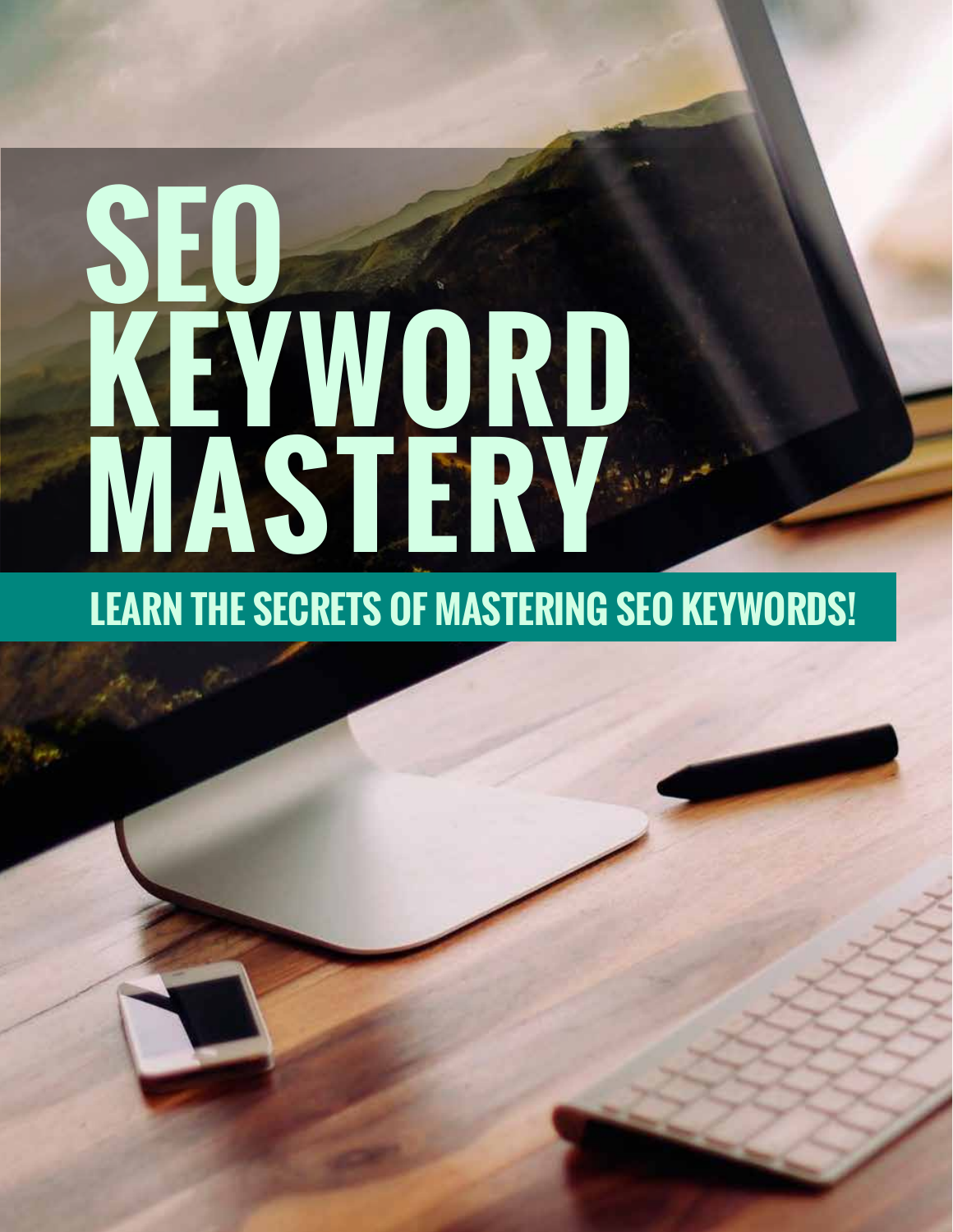

**Copyright ©** All rights reserved worldwide.

**YOUR RIGHTS:** This book is restricted to your personal use only. It does not come with any other rights.

**LEGAL DISCLAIMER:** This book is protected by international copyright law & may not be copied, reproduced, given away, or used to create derivative works without the publisher's expressed permission. The publisher retains full copyrights to this book.

The author has made every reasonable effort to be as accurate & complete as possible in the creation of this book & to ensure that the information provided is free from errors; however, the author/publisher/ reseller assumes no responsibility for errors, omissions, or contrary interpretation of the subject matter herein & does not warrant or represent at any time that the contents within are accurate due to the rapidly changing nature of the Internet.

Any perceived slights of specific persons, peoples, or organizations are unintentional.

The purpose of this book is to educate & there are no guarantees of income, sales or results implied. The publisher/author/reseller can therefore not be held accountable for any poor results you may attain when implementing the techniques or when following any guidelines set out for you in this book.

Any product, website, & company names mentioned in this report are the trademarks or copyright properties of their respective owners. The author/publisher/reseller are not associated or affiliated with them in any way. Nor does the referred product, website, & company names sponsor, endorse, or approve this product.

**COMPENSATION DISCLOSURE:** Unless otherwise expressly stated, you should assume that the links contained in this book may be affiliate links & either the author/publisher/ reseller will earn commission if you click on them & buy the product/service mentioned in this book. However, the author/publisher/reseller disclaim any liability that may result from your involvement with any such websites/products. You should perform due diligence before buying mentioned products or services.

This constitutes the entire license agreement. Any disputes or terms not discussed in this agreement are at the sole discretion of the publisher.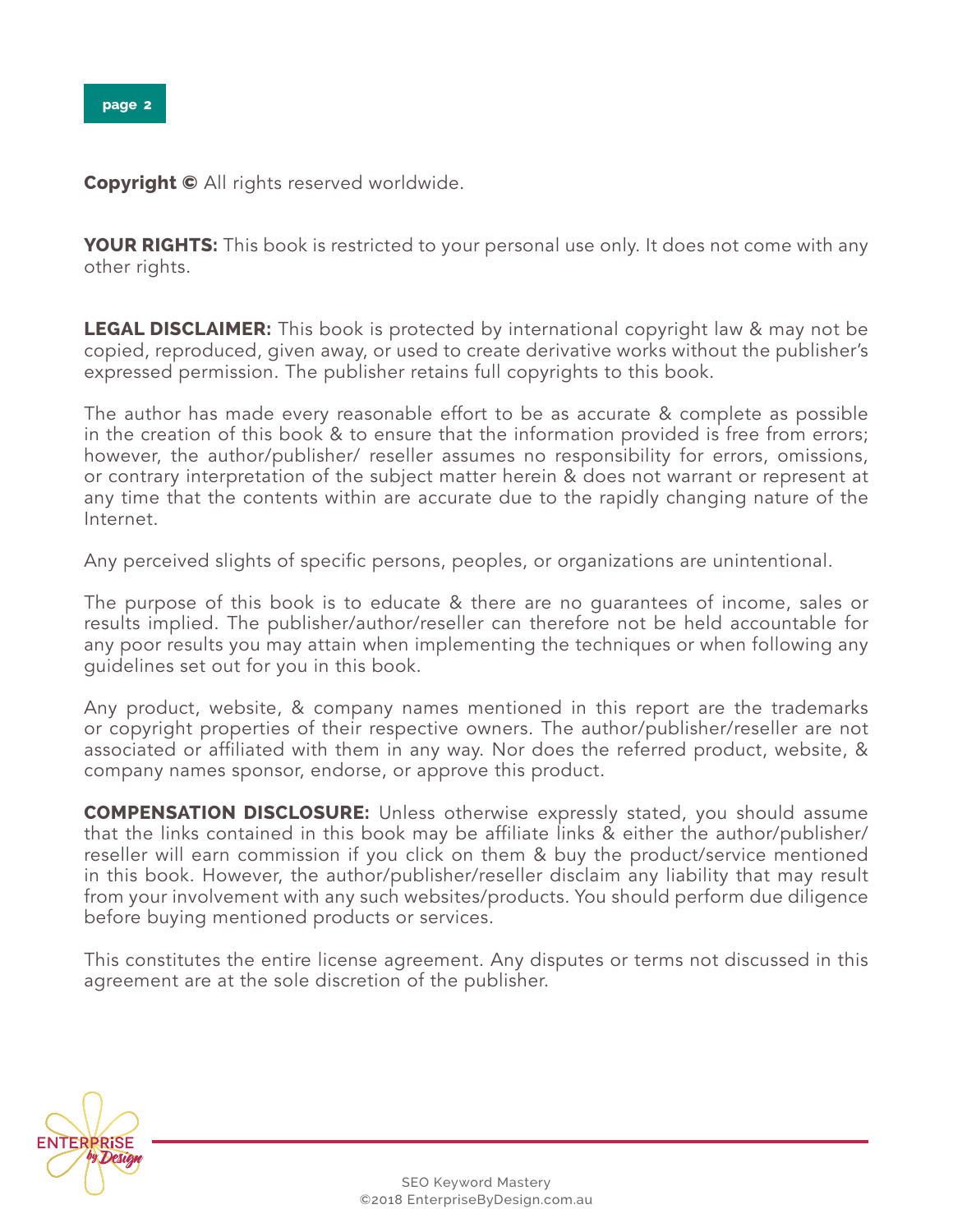## **TABLE OF CONTENTS**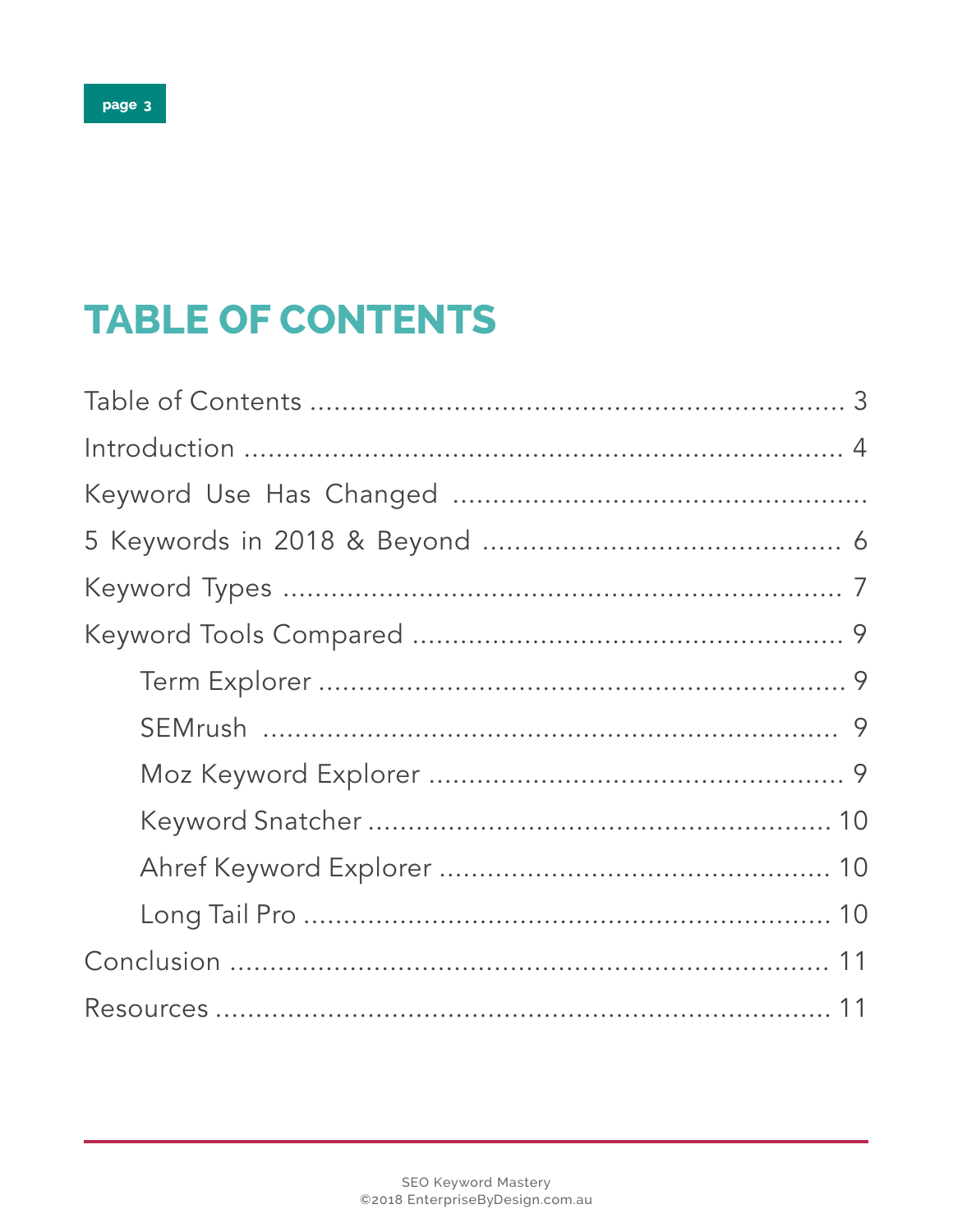## **INTRODUCTION**

SEO is a topic that is typically extremely misunderstood. Because things change so rapidly & so drastically in the arena, bad information & outdated information is circulated as truth more often than not, & even some so-called experts aren't actually sure what's true & what isn't. Google & other search engines deliberately keep their algorithms secret, not only from their competition, but from those who might abuse the system if they knew for sure how it worked.

This means what information we do have is largely based on anecdotal evidence & second-hand information from other people who have performed testing & tracking to create an educated guess about what may or may not work.

Thankfully, we do have some information that is relatively certain to be correct. This is mostly based on thorough testing by SEO experts, so it can never be assured to be 100% accurate, however most of this information is generally agreed in the SEO world to be true.

There is one thing that is definitely agreed on by nearly every SEO expert out there, & that is that keywords are still important. They don't work exactly the same way as they used to, but they are still a very important part of SEO, & that's what we are going to concentrate on in this guide.

Keywords will probably always be a vital component of SEO, because that's the primary thing search engines use to rank websites when people search for specific terms however, how those keywords are used has changed significantly over the past few years.

Let's get started, & you'll learn more about the importance of keywords, & how to find the right ones & make sure you're using them correctly.

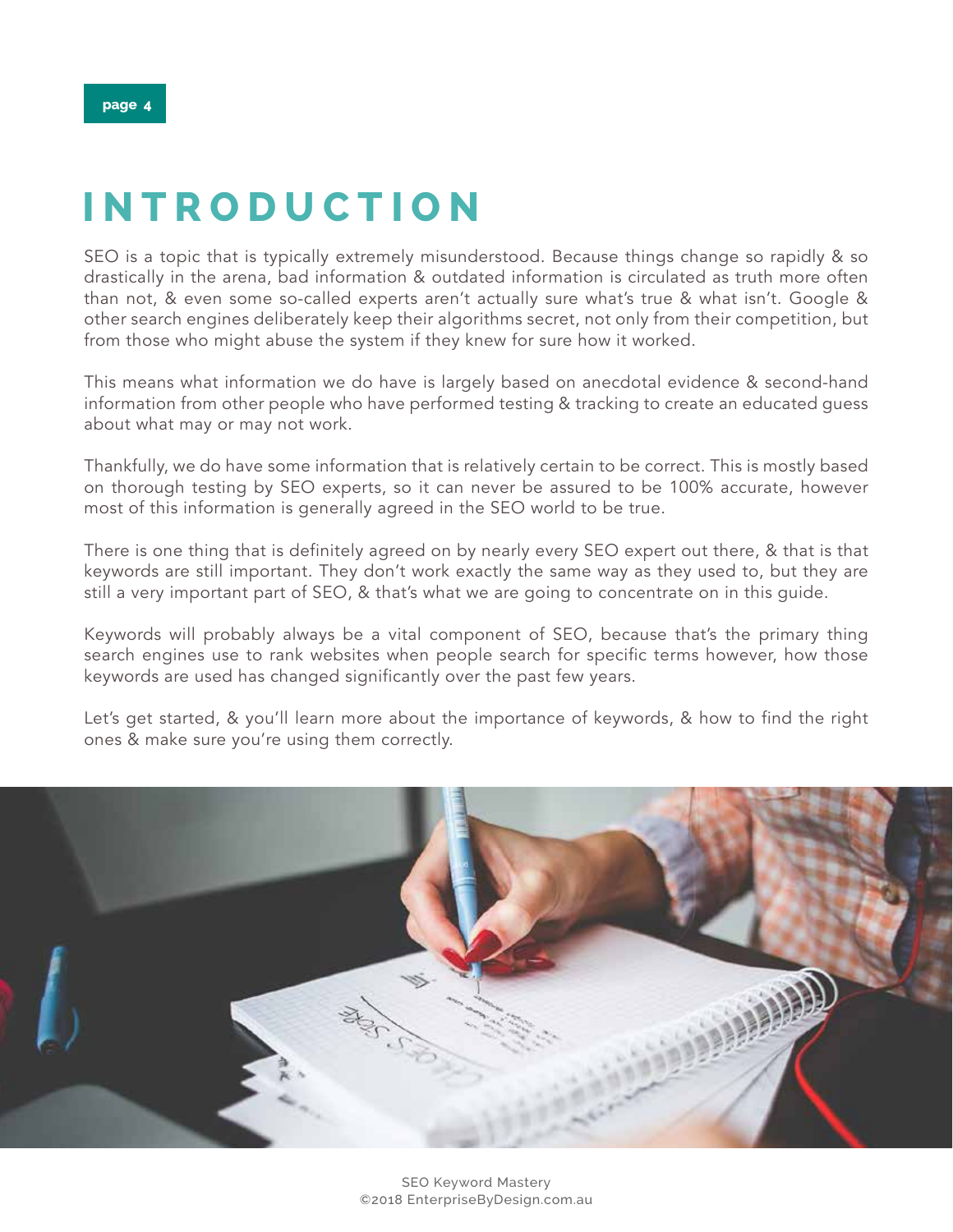## **K E Y W O R D U S E HAS CHANGED**

The first thing I want to stress is that keyword use has changed drastically over the past decade. At one point, all you had to do was stuff a page with a bunch of keyword phrases, & you could rank for a lot of those phrases. Sometimes you didn't even have to use relevant keywords.

If you just repeated 100 different keywords twenty times each, you'd have a pretty good shot at ranking in the top 10 for at least a few of those keywords, especially with a little bit of extra effort like using heading tags or even hidden text (making the text the same color as the background).

Of course, search engine algorithms have gotten a lot more complex & a lot smarter. If you attempt tactics like that these days, you'll probably just get your site banned from the search engines entirely.

SEO requires a lot more subtlety these days. You cannot use all those shady tactics & expect to make it to the top, even for less competitive keywords.

Search engines are much smarter than they used to be with regards to keywords. For example, it used to be that if you wanted to rank on the first page for the keyword phrase "underwater basket weaving" you had to have that exact keyword phrase on your page multiple times. Now, it's possible to rank on the first page without having that exact phrase on your page at all.

Of course, if you do have it on your page, you certainly have a better chance of ranking well. However, other factors can push you to the top even if you don't have the phrase on your page. There's also something called latent semantic indexing, or LSI. LSI is a complex process, but basically it involves the search engine's system taking a look at a wide range of documents, comparing them to see which words they have in common, & determining relevance based not only on the individual page it is analyzing, but others it believes are similar.

If you have "how to weave baskets under water", Google would see that as contextually similar to "underwater basket weaving". The search engine is a bit like artificial intelligence, because it can "learn" by analyzing billions of pages for similarities, & it can figure out context by realizing that many other pages that contain "underwater basket weaving" also contain the words "how to weave baskets under water", & it realized those two phrases must be contextually similar.

Even though the search engine itself knows absolutely nothing whatsoever about underwater basket weaving, it is able to figure out what those pages are about simply because of how often words appear on other pages with the same groups of words.

You can learn more about LSI here: http://www.seobook.com/lsi/lsa\_definition.htm

Remember to keep in mind that just because you can rank well for a phrase that doesn't appear on your page doesn't mean you will rank well for that phrase. Thus, it's always better to have those exact phrases on your page whenever possible.

The most important thing to take away from this is that you do still need to have keywords on your pages in order for Google (and other search engines) to figure out what your page is about, but you no longer have to worry quite as much about incorporating specific keyword phrases or anything like that. As long as you research your keywords & include a few main keyword phrases on your pages, the rest will fall into place naturally.

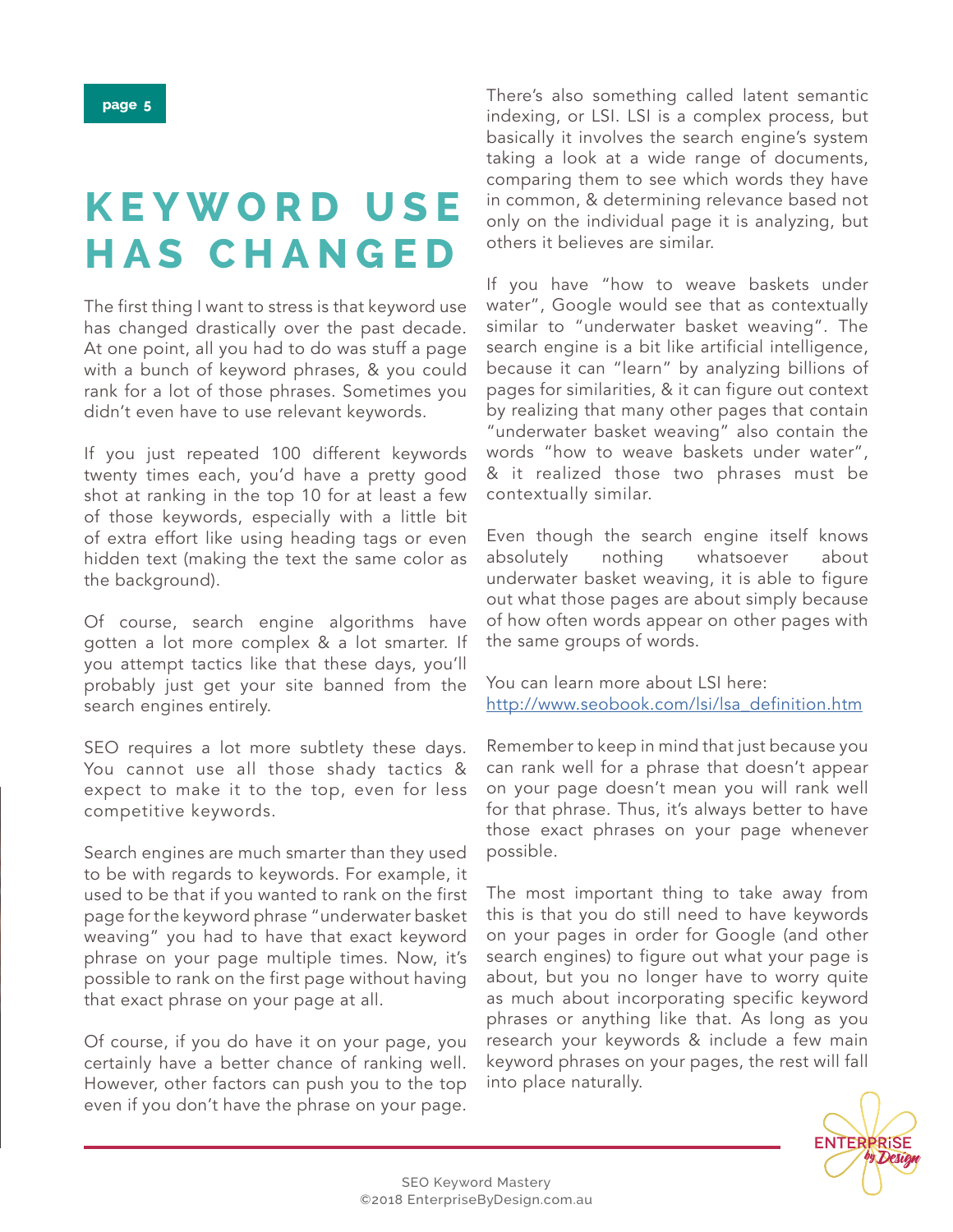## **K E Y W O R D S I N 2 0 1 8 & BEYOND**

The future of keywords is never certain, but one thing we're pretty sure about is that keyword research will probably always have some sort of significance because there's not much else search engines could use to index sites. Keywords are always going to be necessary in some way, they aren't just useful for search engine rankings. They're also extremely helpful for coming up with article titles & ideas. They're also useful for sites like Pinterest, as well as any paid ads you might create. So you see, keywords are still important for many different reasons, including SEO. So it's important to find a keyword tool that is a good fit for you & to use it to find keywords for your business. Let's take a look at the different types of keywords, & which ones you should focus on.

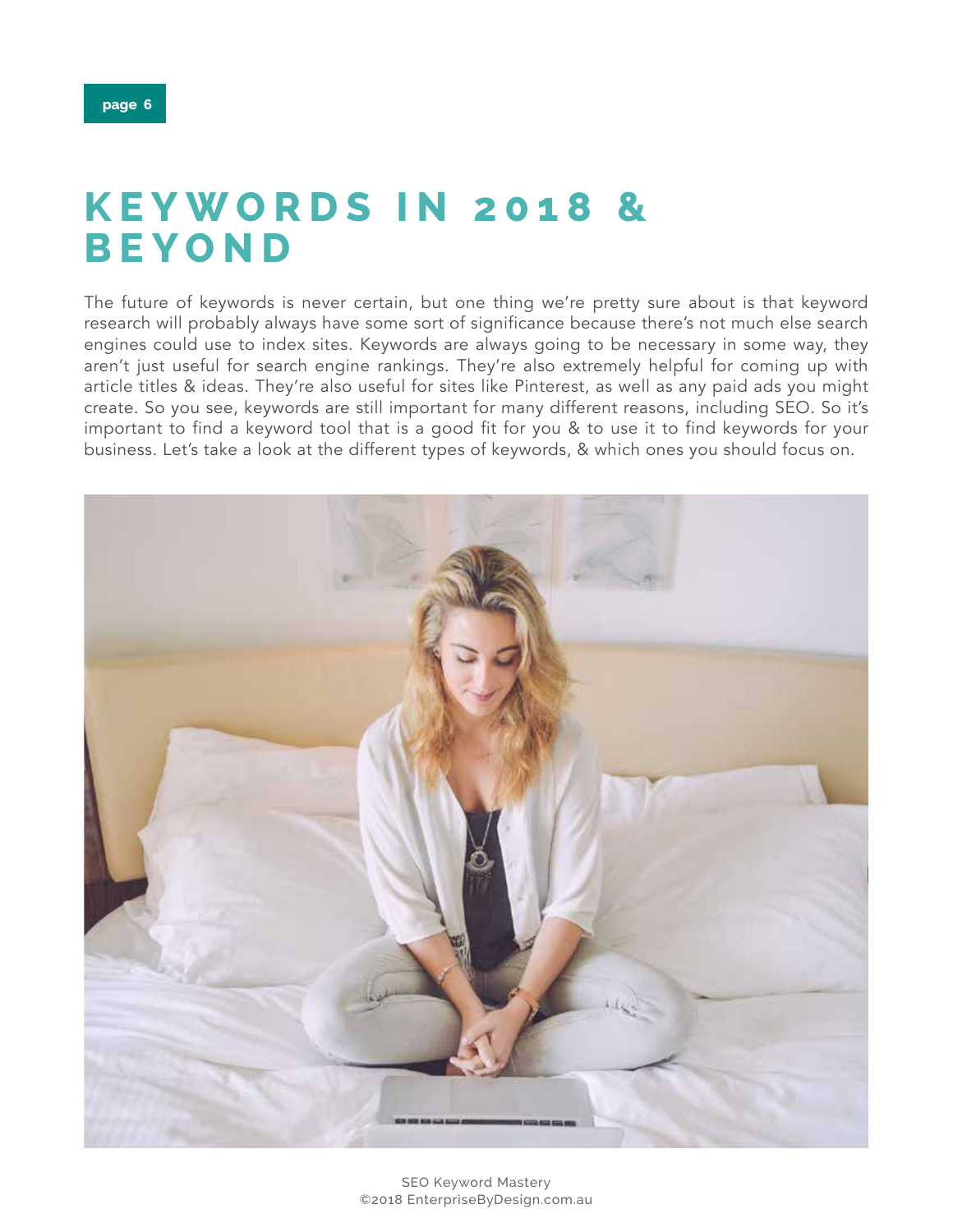

## **K E Y W O R D TYPES**

There are three main types of keywords. All three types are important, but you should focus more of your efforts on two of them.

The three main types of keywords are:

- Primary
- Secondary
- Long Tail

Primary keywords are those keywords that everyone thinks of when they research keywords on a particular topic. They get tons of searches per month, & have the potential to make you a lot of money in the very unlikely event that you manage to rank for one of them.

The trouble is, these keywords are hypercompetitive, & it's nearly impossible to rank for them. While it's important to know what those keywords are in your niche, the chances of you ranking for them without enormous effort are practically nil.

They also don't tend to convert very well, because they aren't very specific. However the volume can make up for the lower conversions if you manage to rank for one of them.

Primary keywords are usually one or two words. Examples of primary keywords would be:

- Makeup
- Cosmetics
- Beauty

Secondary keywords are those keywords that are generally two to three words & are a bit less competitive than primary keywords. These keywords are still fairly difficult to rank for, however they get a decent number of searches per month (at least a few thousand) so they're working trying to rank for.

Secondary keywords usually convert better than primary keywords, because they are more specific than primary keywords, & people are closer to the buying process when they search for these keywords.

Examples of this tier of keywords include:

- Makeup tips
- Buy cosmetics
- Beauty videos

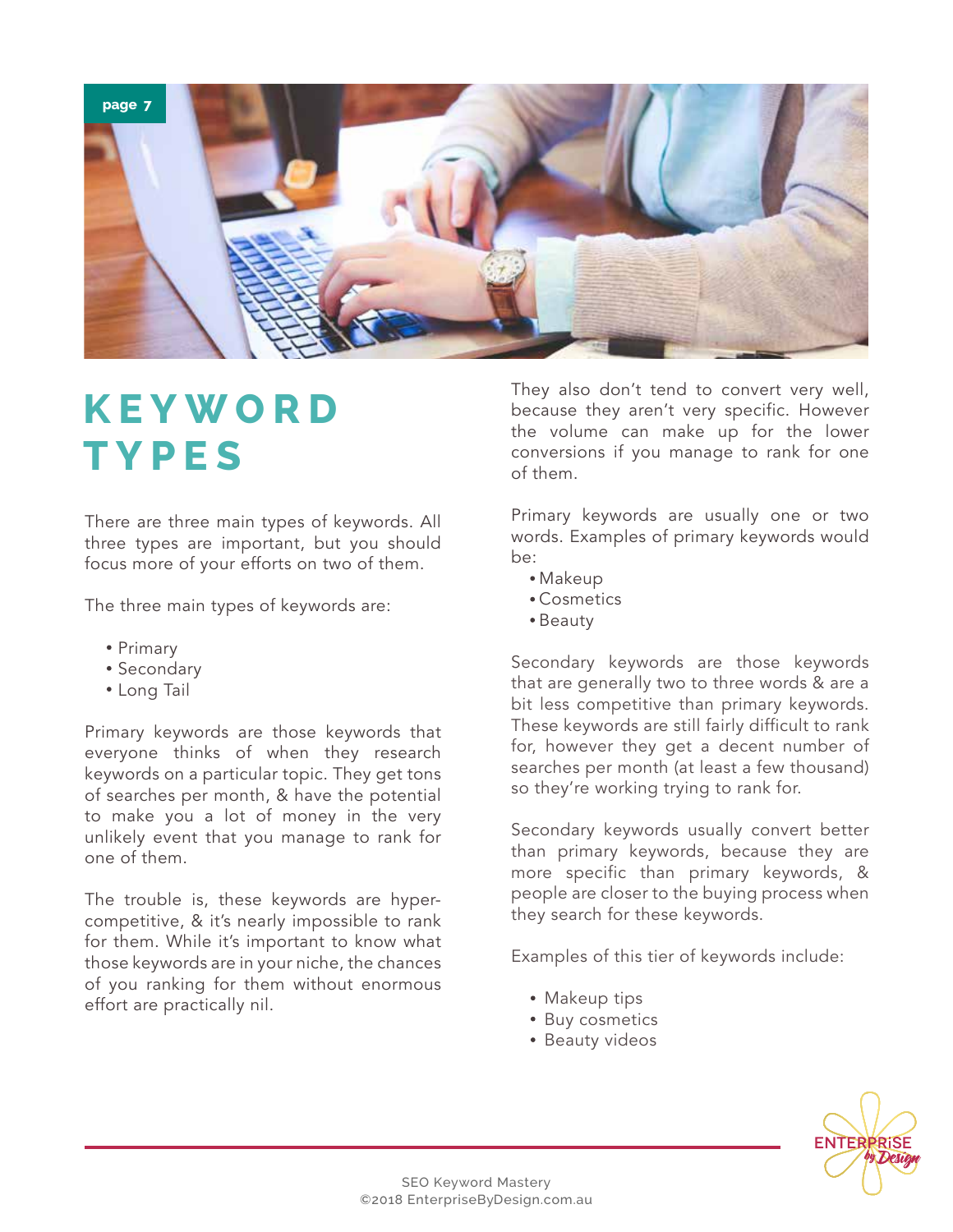Finally, we have long tail keywords. Long tail keywords get much lower search volume than other keywords, but they are much easier to rank for. Plus, they tend to convert better because they are much more specific. If someone searches for "buy Kylie Jenner Lip Kits online", they are almost certainly ready to buy!

If they search for "makeup", they might be looking for makeup application tips, information about types of makeup, or, yes, to buy makeup. But it could me a number of things.

Examples of long tail keywords include:

- Buy Cover Girl makeup online
- Where to buy cosmetics in Chicago
- Beauty tips for older women

Long tail keywords actually make up the majority of searches on the internet. You might think more people search for words like "porn" or "golf", but those longer searches actually make up the bulk of searches.

For this reason, it's a good idea to focus on long tail as a majority of your keywords, with secondary keywords coming in next. You don't really need to focus on those primary keywords, because odds are you'll cover pretty much all of them in your other keywords.

For example, "online beauty tips" contains both "beauty" & "beauty tips". Plus, you can remember that search engines look at context, & a site that talks about "online beauty tips" could also (to the search engines) be talking about "online beauty tutorials", "online makeup tips", or any number of other phrases even without specifically mentioning those phrases.



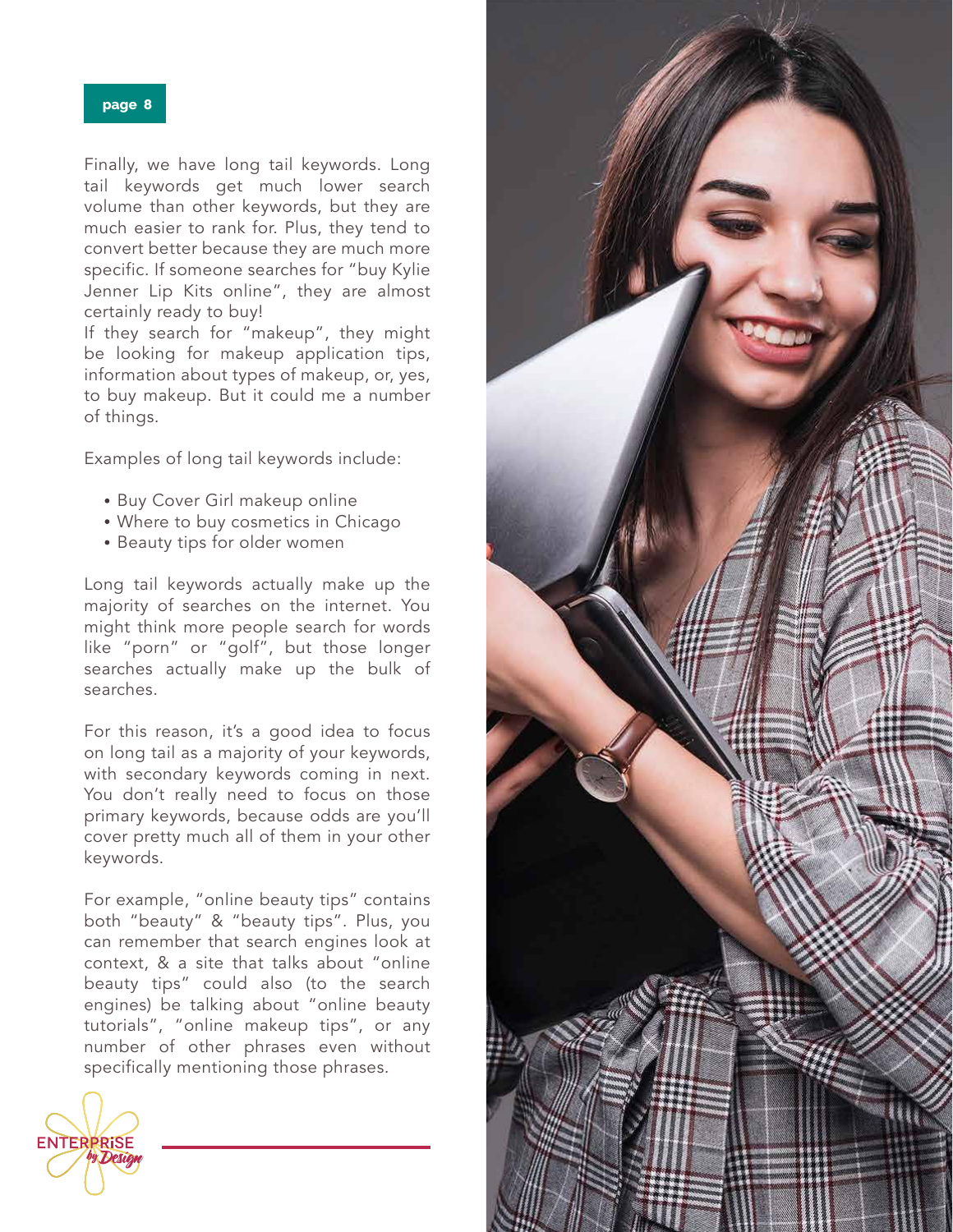

## **KEYWORD TOOLS COMPARED**

There are hundreds of keyword tools out there. Some are much more effective than others, & some are pretty close to useless. So which ones are actually useful?

Let's take a look at some of the most popular.

#### **Term Explorer**

### http://termexplorer.com/Public/testlander/index.html

Term Explorer is a bit more affordable than most keyword tools, starting at just \$34\* per month. They also have a free trial so you can test out the system with no risk. They have plenty of features that rival some of the more expensive tools, so if you're looking for an affordable option, this could be a good choice.

#### **SEMrush**

#### https://www.semrush.com/

SEMrush is definitely one of the most well-known keyword tools. Some of the world's biggest companies use them, including eBay, Booking.com, Disney, & Amazon. Considering their highprofile clientele, their pricing is actually quite reasonable, starting at just \$99\* per month, which is not that bad considering how many features they have. They go far beyond just keyword research & allow you to track the keywords you're using on your sites, your positions in the SERPs & their changes, & so much more.

#### **Moz Keyword Explorer**

#### https://moz.com/products/pro/keyword-explorer

The Moz Keyword Explorer is one of the most well-known keyword tools. It can provide a tremendous amount of data, including accurate estimates of search volume, SERP analysis, intuitive suggestions, & much more. Prices start at \$99\* per month, but they let you give the tool a try for free.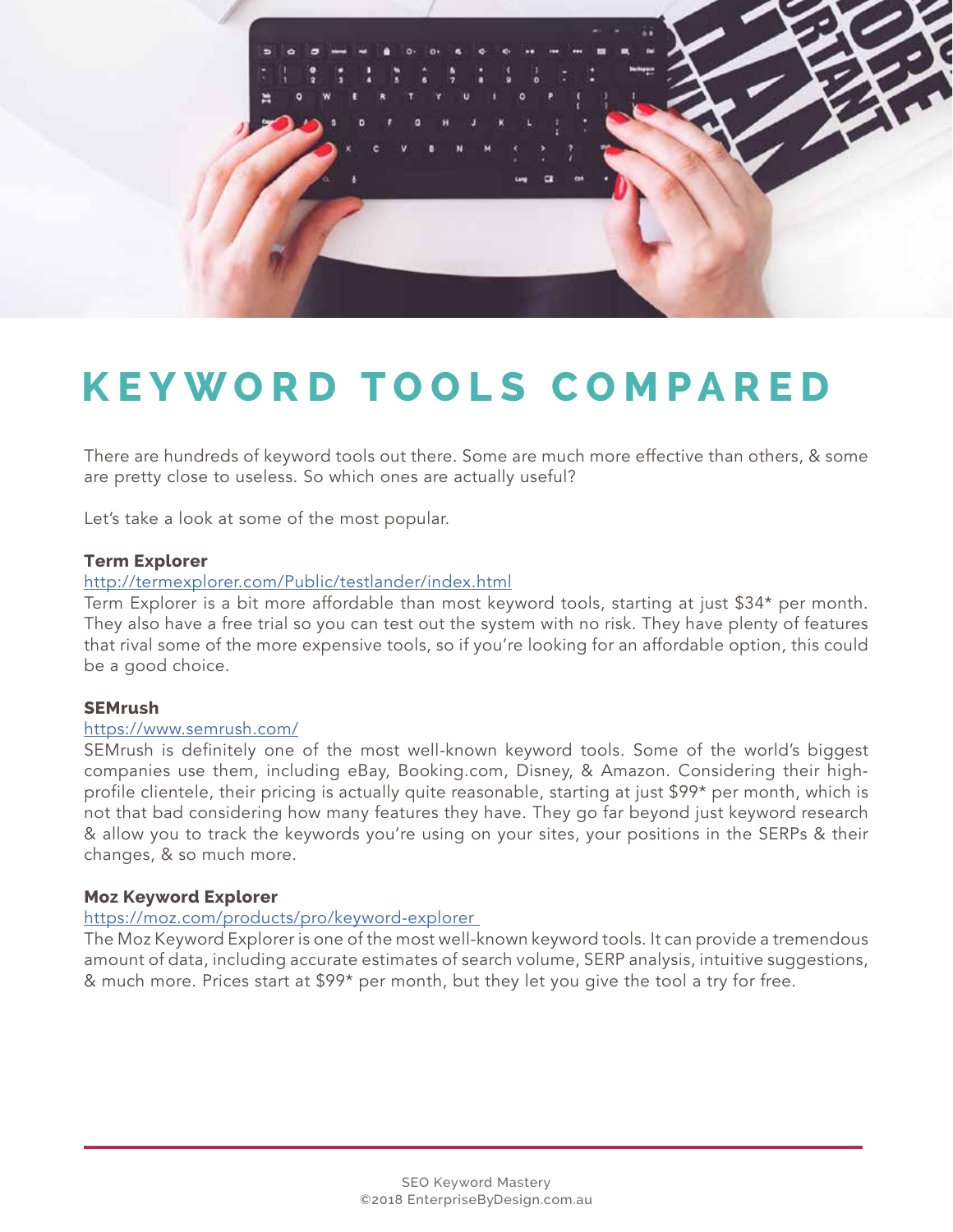#### **Keyword Snatcher**

#### http://www.keywordsnatcher.com/

Keyword Snatcher is an extremely useful tool for finding keyword phrases you might never have thought of. It finds keywords that most other tools would never find. The main problem is that it offers no information whatsoever on search volume or competition. However, you can export a file that you can import into the Google Keyword Planner to get that information. It's an extra step, but it's not that big of a deal. But at the current price of \$47\* for lifetime access, it's invaluable for finding keywords you probably wouldn't otherwise find.

#### **Ahref Keyword Explorer**

#### https://ahrefs.com/keywords-explorer

This keyword tool is fairly expensive, but it provides an incredible amount of information. It will tell you how competitive a keyword is, how hard it would be for you to rank, approximately how many clicks you could expect, & a lot more. This is one of the more robust tools out there. Prices start at \$99\* per month.

#### **Long Tail Pro**

#### https://longtailpro.com/

If you're looking for detailed information directly from the Google Keyword Planner, but you aren't actually advertising through AdWords, Long Tail Pro is a great tool. They provide all the important metrics, including potential keyword profitability, competition, difficulty, & more. & they have a 7-day trial that bills as low as \$37\* per month for their starter plan (or even cheaper if you pay annually). That's a lot more affordable than many other tools.



**Disclaimer** - \*Prices correct at time of writing.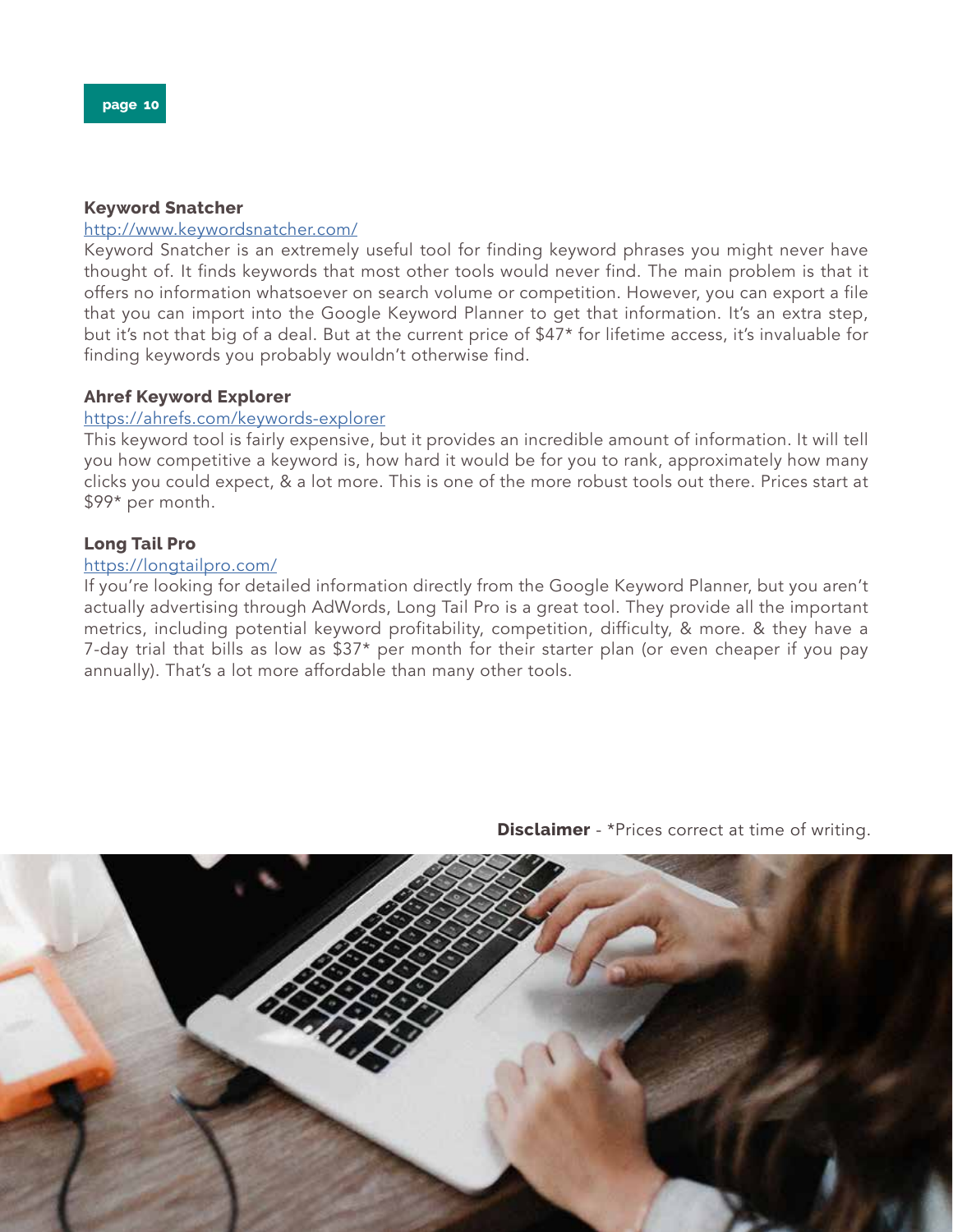

## **CONCLUSION RESOURCES**

Keywords are an important component of your SEO strategy, & although their use has certainly changed considerably, they are still the overall bread & butter of any SEO campaign. It's important to target the right keywords, as always, concentrating on the long tail & those mid-range keywords that you have a fair chance at ranking for. Using the right keyword tool is essential, as it will give you the information you need to make an informed decision with regards to competition & potential difficulty ranking for specific keywords, so be sure to test out a few to find the one that fits best with your marketing plan. Fortunately, many tools have free trials that let you experiment a bit with no risk. Now get out there & find some great keywords & start pulling in the rankings. Good luck!

Here are links to the resources found in this guide:

http://www.seobook.com/lsi/lsa\_definition. htm

http://termexplorer.com/Public/testlander/ index.html

https://www.semrush.com/

https://moz.com/products/pro/keywordexplorer

http://www.keywordsnatcher.com/

https://ahrefs.com/keywords-explorer

https://longtailpro.com/